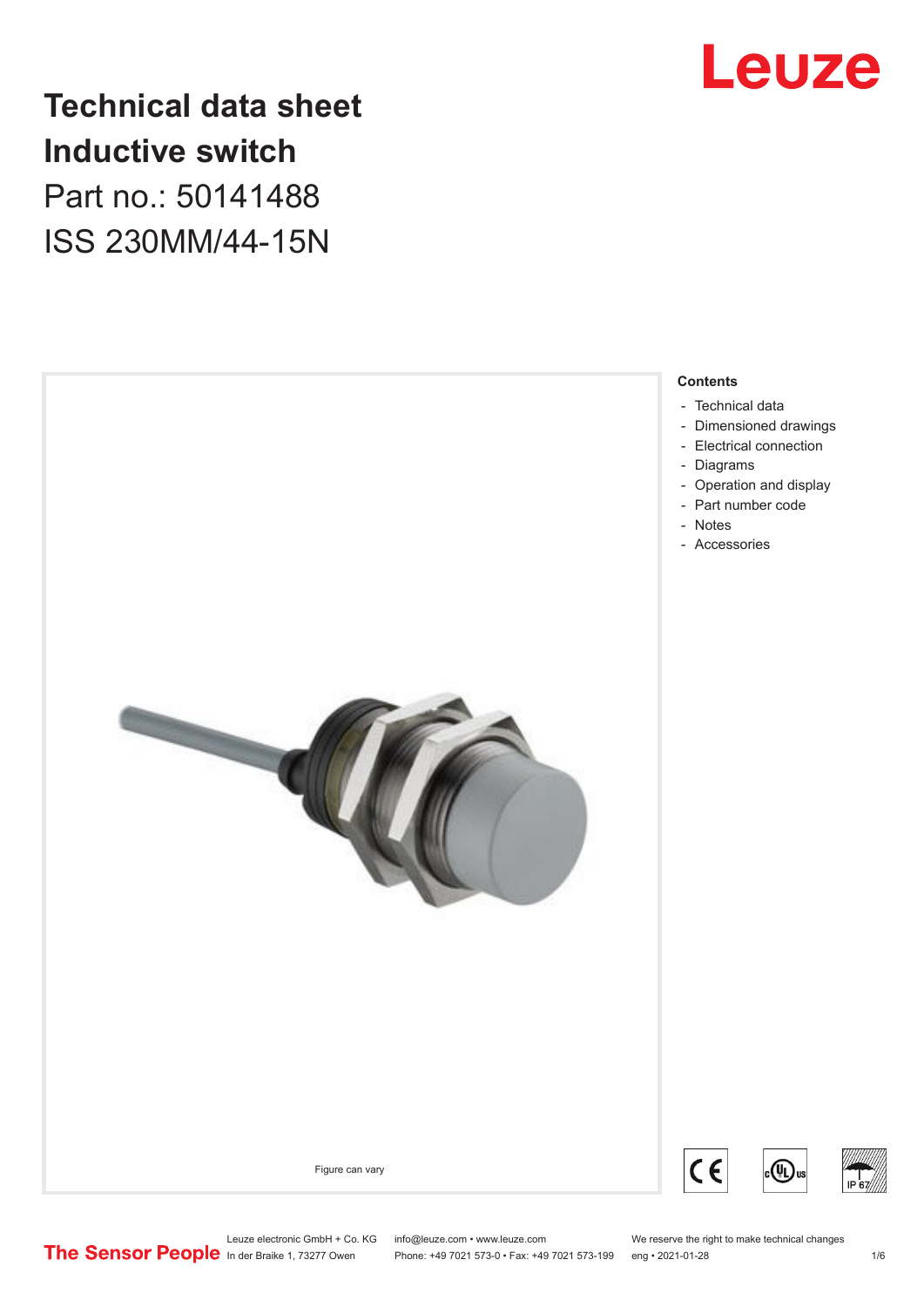# <span id="page-1-0"></span>**Technical data**

# Leuze

| <b>Basic data</b> |                                                   |                              |  |
|-------------------|---------------------------------------------------|------------------------------|--|
|                   | Series                                            | 230                          |  |
|                   | Typ. operating range limit S <sub>n</sub>         | $15 \text{ mm}$              |  |
|                   | Operating range S <sub>a</sub>                    | $0 12.15$ mm                 |  |
|                   |                                                   |                              |  |
|                   | <b>Special version</b>                            |                              |  |
|                   | <b>Special version</b>                            | Antivalent                   |  |
|                   |                                                   |                              |  |
|                   | <b>Characteristic parameters</b>                  |                              |  |
|                   | <b>MTTF</b>                                       | 850 years                    |  |
|                   | <b>Electrical data</b>                            |                              |  |
|                   | <b>Protective circuit</b>                         | Polarity reversal protection |  |
|                   |                                                   | Short circuit protected      |  |
|                   |                                                   | <b>Transient protection</b>  |  |
|                   |                                                   |                              |  |
|                   | Performance data                                  |                              |  |
|                   | Supply voltage $U_{B}$                            | 10  36 V, DC                 |  |
|                   | <b>Residual ripple</b>                            | 0  10 %, From U <sub>p</sub> |  |
|                   | <b>Open-circuit current</b>                       | 016mA                        |  |
|                   | Temperature drift, max. (in % of S.)              | 19 %                         |  |
|                   | Repeatability, max. (in % of S.)                  | 10 %                         |  |
|                   | <b>Switching hysteresis</b>                       | 20 %                         |  |
|                   |                                                   |                              |  |
|                   | Outputs                                           |                              |  |
|                   | Number of digital switching outputs 2 Piece(s)    |                              |  |
|                   |                                                   |                              |  |
|                   | <b>Switching outputs</b>                          | DC                           |  |
|                   | <b>Voltage type</b>                               | 200 mA                       |  |
|                   | Switching current, max.<br>Residual current, max. | $0.05$ mA                    |  |
|                   | Voltage drop                                      | $\leq 2$ V                   |  |
|                   |                                                   |                              |  |
|                   | <b>Switching output 1</b>                         |                              |  |
|                   | <b>Switching element</b>                          | Transistor, PNP              |  |
|                   | <b>Switching principle</b>                        | NO contact - Antivalent      |  |
|                   |                                                   |                              |  |
|                   | <b>Switching output 2</b>                         |                              |  |
|                   | <b>Switching element</b>                          | Transistor, PNP              |  |
|                   | <b>Switching principle</b>                        | NC contact - Antivalent      |  |
|                   |                                                   |                              |  |
|                   | <b>Timing</b>                                     |                              |  |
|                   | <b>Switching frequency</b>                        | 1,000 Hz                     |  |
|                   | <b>Readiness delay</b>                            | 50 <sub>ms</sub>             |  |
| <b>Connection</b> |                                                   |                              |  |
|                   |                                                   |                              |  |
|                   | <b>Number of connections</b>                      | 1 Piece(s)                   |  |
|                   | <b>Connection 1</b>                               |                              |  |
|                   | <b>Function</b>                                   | Signal OUT                   |  |
|                   |                                                   | Voltage supply               |  |
|                   | <b>Type of connection</b>                         | Cable                        |  |
|                   | Cable length                                      | 2,000 mm                     |  |
|                   | Sheathing material                                | <b>PVC</b>                   |  |
|                   | Cable color                                       | Gray                         |  |
|                   | <b>Number of conductors</b>                       | 4 -wire                      |  |
|                   |                                                   |                              |  |

#### **Mechanical data**

| Design                                                        | Cylindrical                     |
|---------------------------------------------------------------|---------------------------------|
| <b>Thread size</b>                                            | M30 x 1.5 mm                    |
| Dimension (Ø x L)                                             | 30 mm x 52.6 mm                 |
| <b>Type of installation</b>                                   | Non-embedded                    |
| <b>Housing material</b>                                       | Metal                           |
| <b>Metal housing</b>                                          | Nickel-plated brass             |
| Sensing face material                                         | Plastic, Polybutylene (PBT)     |
| Net weight                                                    | 158 g                           |
| <b>Housing color</b>                                          | Gray                            |
|                                                               | Silver                          |
| Type of fastening                                             | Mounting thread                 |
| <b>Standard measuring plate</b>                               | 45 x 45 mm <sup>2</sup> , Fe360 |
|                                                               |                                 |
| <b>Operation and display</b>                                  |                                 |
| Type of display                                               | LED                             |
| <b>Number of LEDs</b>                                         | 1 Piece(s)                      |
|                                                               |                                 |
| <b>Environmental data</b>                                     |                                 |
| Ambient temperature, operation                                | $-2570 °C$                      |
| Ambient temperature, storage                                  | $-30$ 80 °C                     |
|                                                               |                                 |
| <b>Certifications</b>                                         |                                 |
| Degree of protection                                          | IP 67                           |
| <b>Protection class</b>                                       | $\mathsf{II}$                   |
| <b>Certifications</b>                                         | c UL US                         |
| Test procedure for EMC in accordance EN 61000-4-2, -3, -4, -8 |                                 |
| with standard                                                 |                                 |
| <b>Correction factors</b>                                     |                                 |
| Aluminum                                                      | 0.5                             |
| <b>Stainless steel</b>                                        | 0.7                             |
| Copper                                                        | 0.3                             |
| <b>Brass</b>                                                  | 0.5                             |
| Fe360 steel                                                   | 1                               |
|                                                               |                                 |
| <b>Classification</b>                                         |                                 |
| <b>Customs tariff number</b>                                  | 85365019                        |
| eCl@ss 5.1.4                                                  | 27270101                        |
| eCl@ss 8.0                                                    | 27270101                        |
| eCl@ss 9.0                                                    | 27270101                        |
| eCl@ss 10.0                                                   | 27270101                        |
| eCl@ss 11.0                                                   | 27270101                        |
| <b>ETIM 5.0</b>                                               | EC002714                        |
| <b>ETIM 6.0</b>                                               | EC002714                        |
| <b>ETIM 7.0</b>                                               | EC002714                        |
|                                                               |                                 |

**Wire cross section** 0.34 mm<sup>2</sup>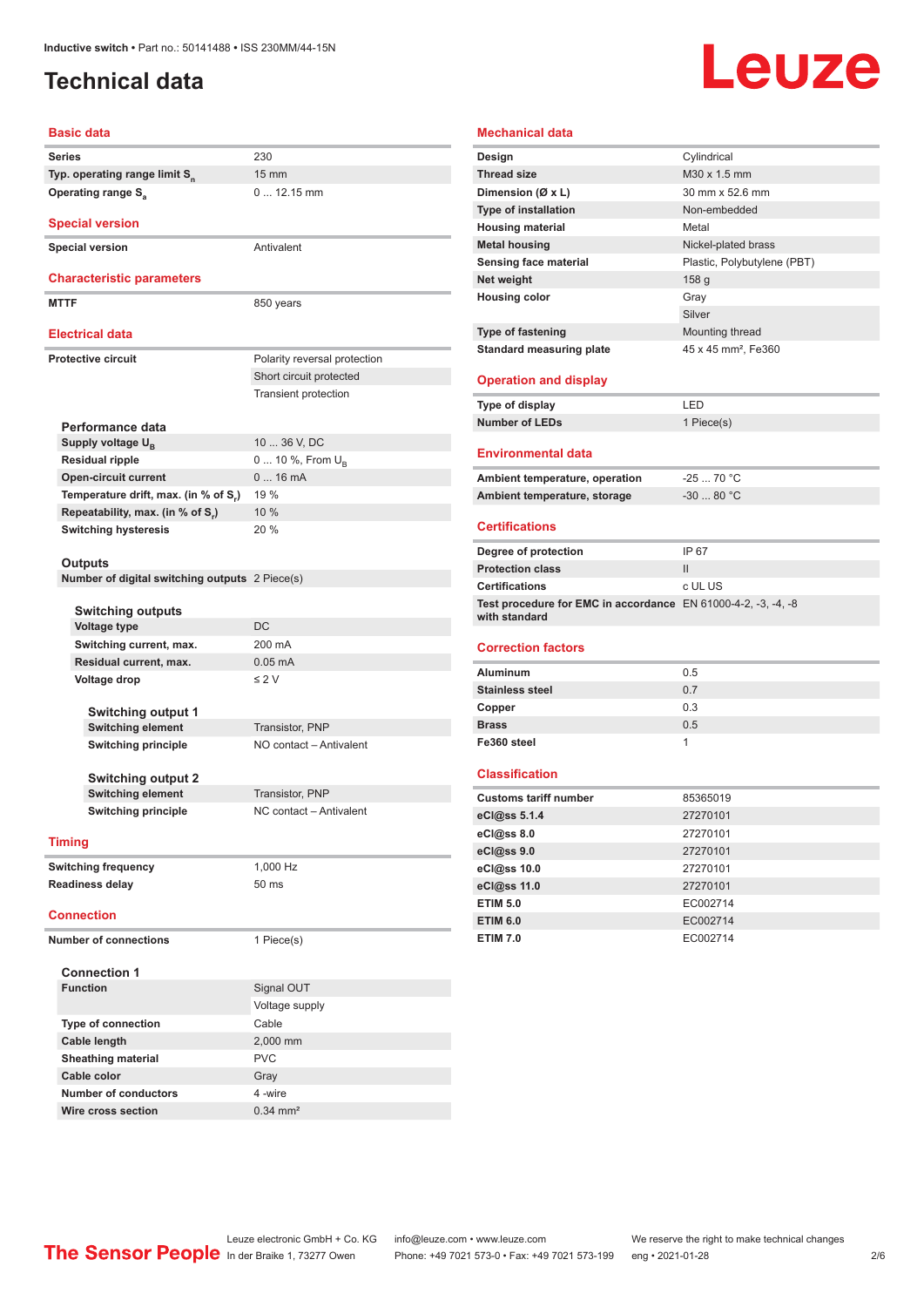<span id="page-2-0"></span>**Inductive switch •** Part no.: 50141488 **•** ISS 230MM/44-15N

# **Dimensioned drawings**

All dimensions in millimeters





# **Electrical connection**

#### **Connection 1**

| <b>Function</b>             | Signal OUT            |
|-----------------------------|-----------------------|
|                             | Voltage supply        |
| <b>Type of connection</b>   | Cable                 |
| Cable length                | 2,000 mm              |
| <b>Sheathing material</b>   | <b>PVC</b>            |
| Cable color                 | Gray                  |
| <b>Number of conductors</b> | 4 -wire               |
| Wire cross section          | $0.34 \, \text{mm}^2$ |

#### **Conductor color Conductor assignment**

| <b>Brown</b> | V+               |
|--------------|------------------|
| White        | OUT <sub>2</sub> |
| <b>Blue</b>  | <b>GND</b>       |
| <b>Black</b> | OUT <sub>1</sub> |

Leuze electronic GmbH + Co. KG info@leuze.com • www.leuze.com We reserve the right to make technical changes ln der Braike 1, 73277 Owen Phone: +49 7021 573-0 • Fax: +49 7021 573-199 eng • 2021-01-28 3/6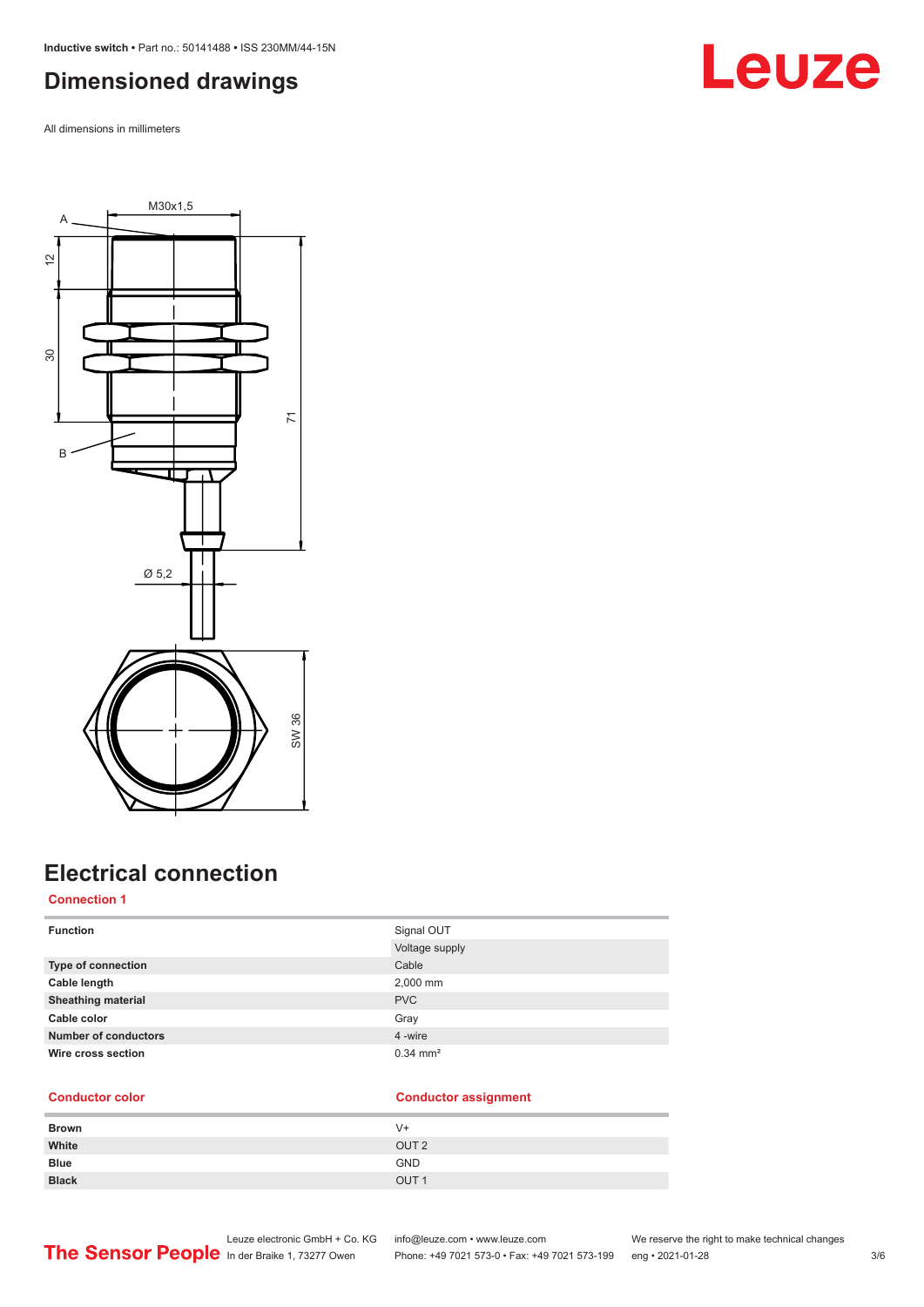# <span id="page-3-0"></span>**Diagrams**

# Leuze

### Non-embedded installation



S<sub>n</sub> [mm] Typ. operating range limit d Diameter / distance

# **Operation and display**

| <b>LED</b> | <b>Display</b>           | <b>Meaning</b>                   |
|------------|--------------------------|----------------------------------|
|            | Yellow, continuous light | Switching output/switching state |
|            | Yellow, flashing         | Overload - output                |

## **Part number code**

Part designation: **ISX YYY ZZ/AAA.BB-CCC-DDD-DDD**

| <b>ISX</b> | Operating principle / construction<br>IS: inductive switch, standard design<br>ISS: inductive switch, short construction                                                                                                                                                                                                                                                                                                                                                                                                                         |
|------------|--------------------------------------------------------------------------------------------------------------------------------------------------------------------------------------------------------------------------------------------------------------------------------------------------------------------------------------------------------------------------------------------------------------------------------------------------------------------------------------------------------------------------------------------------|
| <b>YYY</b> | <b>Series</b><br>203: series with $\varnothing$ 3 mm<br>204: series with $\varnothing$ 4 mm<br>205: series with M5 x 0.5 external thread<br>206: series with $\varnothing$ 6.5 mm<br>208: series with M8 x 1 external thread<br>212: series with M12 x 1 external thread<br>218: series with M18 x 1 external thread<br>230: series with M30 x 1.5 external thread<br>240: series in cubic design<br>244: series in cubic design<br>255: series with 5 x 5 mm <sup>2</sup> cross section<br>288: series with 8 x 8 mm <sup>2</sup> cross section |
| <b>ZZ</b>  | Housing / thread<br>MM: metal housing (active surface: plastic) / metric thread<br>FM: full-metal housing (active surface: stainless steel AISI 316L) / metric thread<br>MP: metal housing (active surface: plastic) / smooth (without thread)                                                                                                                                                                                                                                                                                                   |
| <b>AAA</b> | Output current / supply<br>4NO: PNP transistor, NO contact<br>4NC: PNP transistor, NC contact<br>2NO: NPN transistor, NO contact<br>2NC: NPN transistor, NC contact<br>1NO: relay, NO contact / AC/DC<br>1NC: relay, NC contact / AC/DC<br>44: 2 PNP transistor switching outputs, antivalent (NO + NC)<br>22: 2 NPN transistor switching outputs, antivalent (NO + NC)                                                                                                                                                                          |
| <b>BB</b>  | <b>Special equipment</b><br>n/a: no special equipment<br>5F: food version<br>5: housing material V2A (1.4305, AISI 303)                                                                                                                                                                                                                                                                                                                                                                                                                          |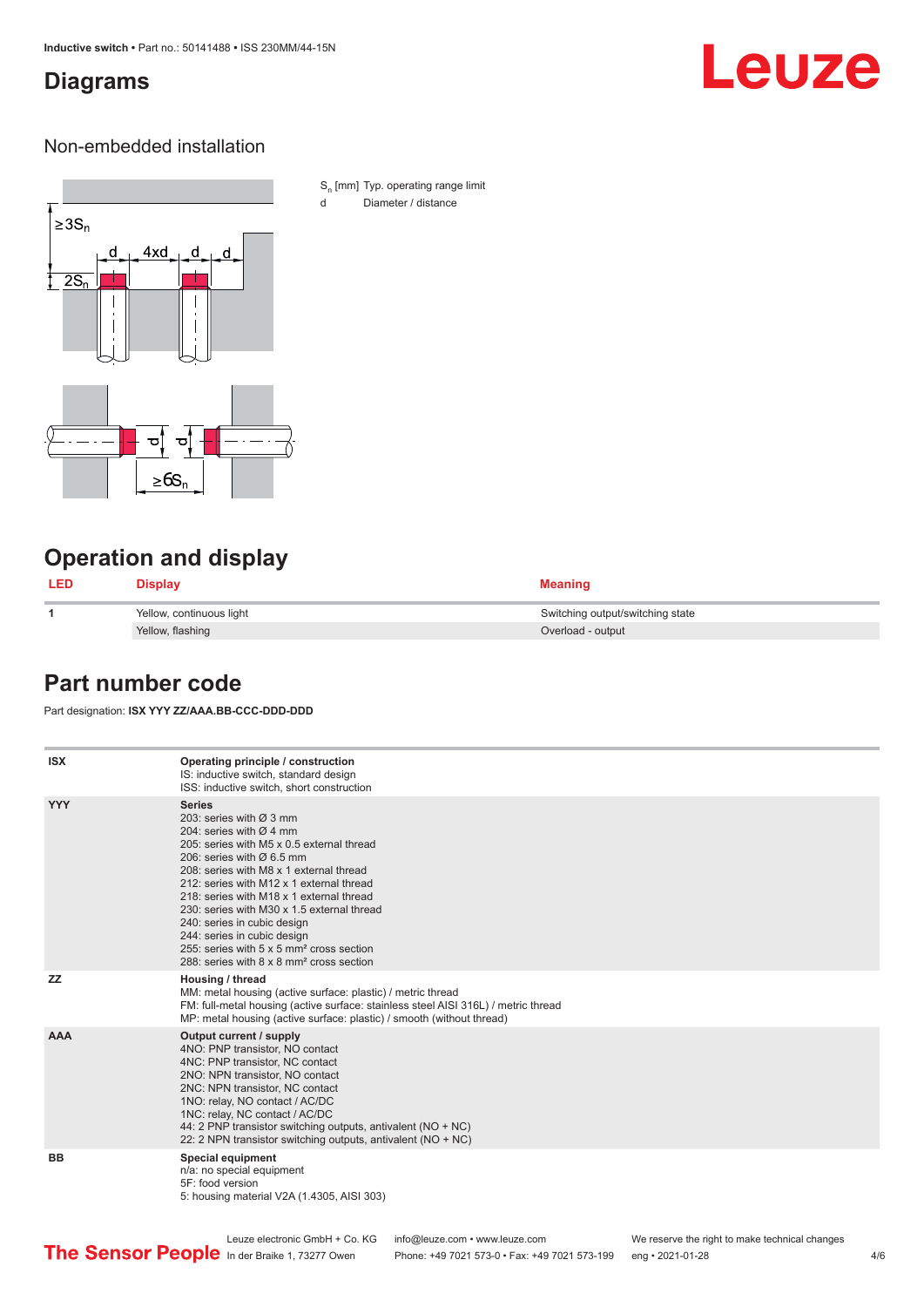# <span id="page-4-0"></span>**Part number code**



| <b>CCC</b> | Measurement range / type of installation<br>1E0: typ. range limit 1.0 mm / embedded installation<br>1E5: typ. range limit 1.5 mm / embedded installation<br>2E0: typ. range limit 2.0 mm / embedded installation<br>3E0: typ. range limit 3.0 mm / embedded installation<br>4E0: typ. range limit 4.0 mm / embedded installation<br>5E0: typ. range limit 5.0 mm / embedded installation<br>6E0: typ. range limit 6.0 mm / embedded installation<br>8E0: typ. range limit 8.0 mm / embedded installation<br>10E: typ. range limit 10.0 mm / embedded installation<br>12E: typ. range limit 12.0 mm / embedded installation<br>15E: typ. range limit 15.0 mm / embedded installation<br>20E: typ. range limit 20.0 mm / embedded installation<br>22E: typ. range limit 22.0 mm / embedded installation<br>2N5: typ. range limit 2.5 mm / non-embedded installation<br>4N0: typ. range limit 4.0 mm / non-embedded installation<br>8N0: typ. range limit 8.0 mm / non-embedded installation<br>10N: typ. range limit 10.0 mm / non-embedded installation<br>12N: typ. range limit 12.0 mm / non-embedded installation<br>14N: typ. range limit 14.0 mm / non-embedded installation<br>15N: typ. range limit 15.0 mm / non-embedded installation<br>20N: typ. range limit 20.0 mm / non-embedded installation<br>22N: typ. range limit 22.0 mm / non-embedded installation<br>25N: typ. range limit 25.0 mm / non-embedded installation<br>40N: typ. range limit 40.0 mm / non-embedded installation |
|------------|---------------------------------------------------------------------------------------------------------------------------------------------------------------------------------------------------------------------------------------------------------------------------------------------------------------------------------------------------------------------------------------------------------------------------------------------------------------------------------------------------------------------------------------------------------------------------------------------------------------------------------------------------------------------------------------------------------------------------------------------------------------------------------------------------------------------------------------------------------------------------------------------------------------------------------------------------------------------------------------------------------------------------------------------------------------------------------------------------------------------------------------------------------------------------------------------------------------------------------------------------------------------------------------------------------------------------------------------------------------------------------------------------------------------------------------------------------------------------------------------------|
| <b>DDD</b> | <b>Electrical connection</b><br>n/a: cable, standard length 2000 mm<br>S12: M12 connector, 4-pin, axial<br>200-S12: cable, length 200 mm with M12 connector, 4-pin, axial<br>200-S8.3: cable, length 200 mm with M8 connector, 3-pin, axial<br>S8.3: M8 connector, 3-pin, axial                                                                                                                                                                                                                                                                                                                                                                                                                                                                                                                                                                                                                                                                                                                                                                                                                                                                                                                                                                                                                                                                                                                                                                                                                   |

# **Notes**



#### **Observe intended use!**

 $\%$  This product is not a safety sensor and is not intended as personnel protection.

005-S8.3: cable, length 500 mm with M8 connector, 3-pin, axial

 $\%$  The product may only be put into operation by competent persons.

050: cable, standard length 5000 mm, 3-wire

 $\%$  Only use the product in accordance with its intended use.



#### **For UL applications:**

 $\%$  For UL applications, use is only permitted in Class 2 circuits in accordance with the NEC (National Electric Code).